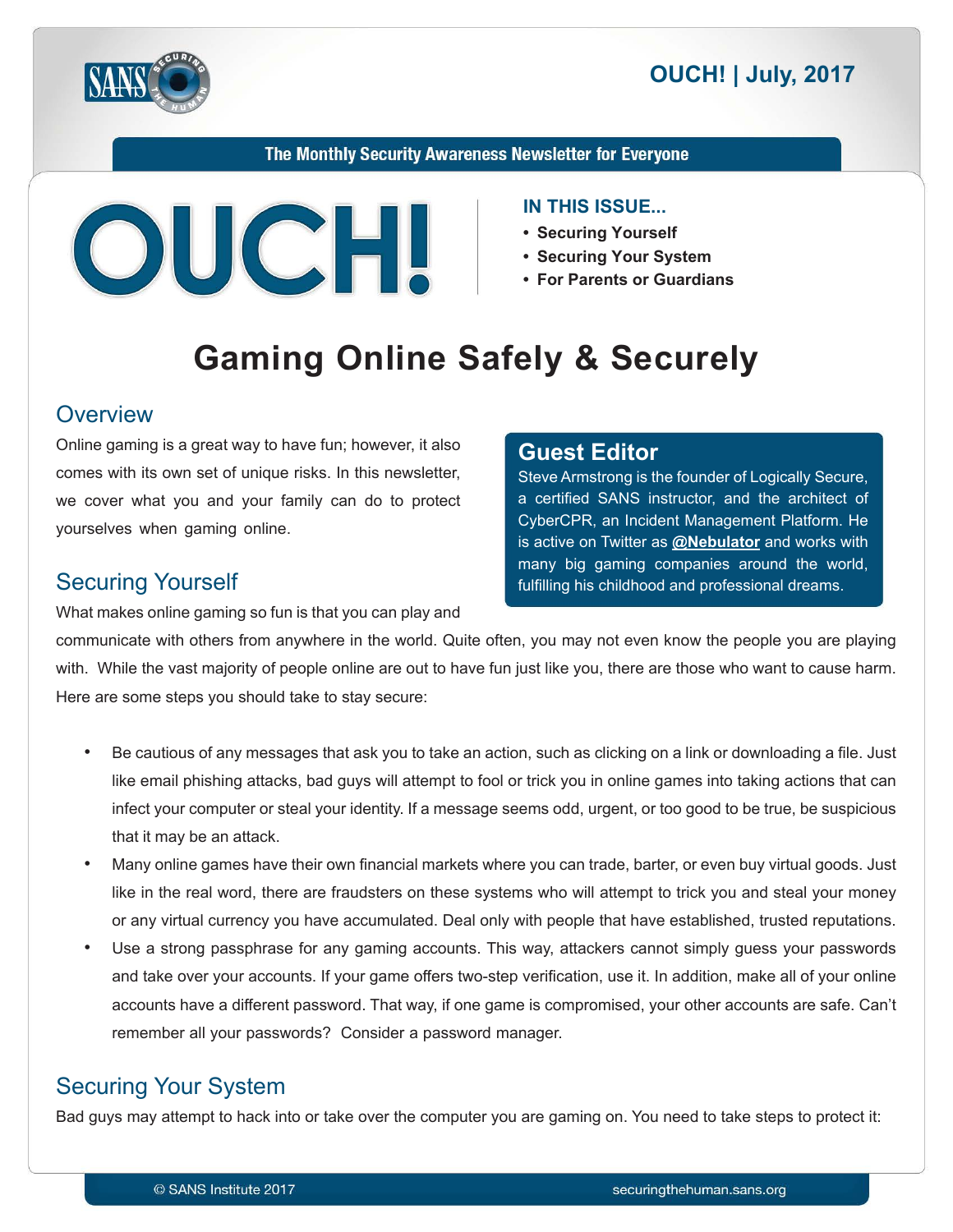# **2017 <b>DUCH!** | July, 2017



#### **Gaming Online Safely & Securely**

- Secure your computer by always running the latest version of the operating system and the gaming software. Old and outdated software has known vulnerabilities that attackers can exploit and use to hack into your computer. By keeping your computer and gaming applications updated, you eliminate most of those known vulnerabilities.
- Use anti-virus software. Ensure that it is updated and checking any files you run in real time.
- Download gaming software from only trusted websites. Quite often, cyber attackers will create a fake or infected version of a game, then distribute it from their own server.
- Gaming add-on packs, often developed by the community, are frequently used to add new features. Attackers sometimes infect these gaming packs with malware. Just like when you download



games, make sure you download the add-ons from trusted locations. In addition, if any add-on requires you to disable your anti-virus or make changes to your security settings, do not use it.

- Underground markets have sprung up to support cheating activity. Besides being unethical, many cheating programs are themselves malware that will infect your computer. Never install or use any type of cheating software or websites.
- Check the website of whatever online gaming software you are using. Many gaming sites have a section on how to secure yourself and your system.
- Finally, always be just as careful playing games on your mobile devices as you would your computer. Cyber attackers are beginning to target mobile devices.

#### For Parents or Guardians

Children require extra protection and education when gaming online. Education and an open dialogue with your kids are two of the most effective steps you can take to protect them. One of our favorite tricks to get kids talking is to ask them to show you how their games work; have them walk you through their online world and show you what a typical game looks like. Perhaps you can even play the game with them. In addition, have them describe the different people they meet online. Quite often, online gaming can be a big part of your child's social life. By talking to them (and